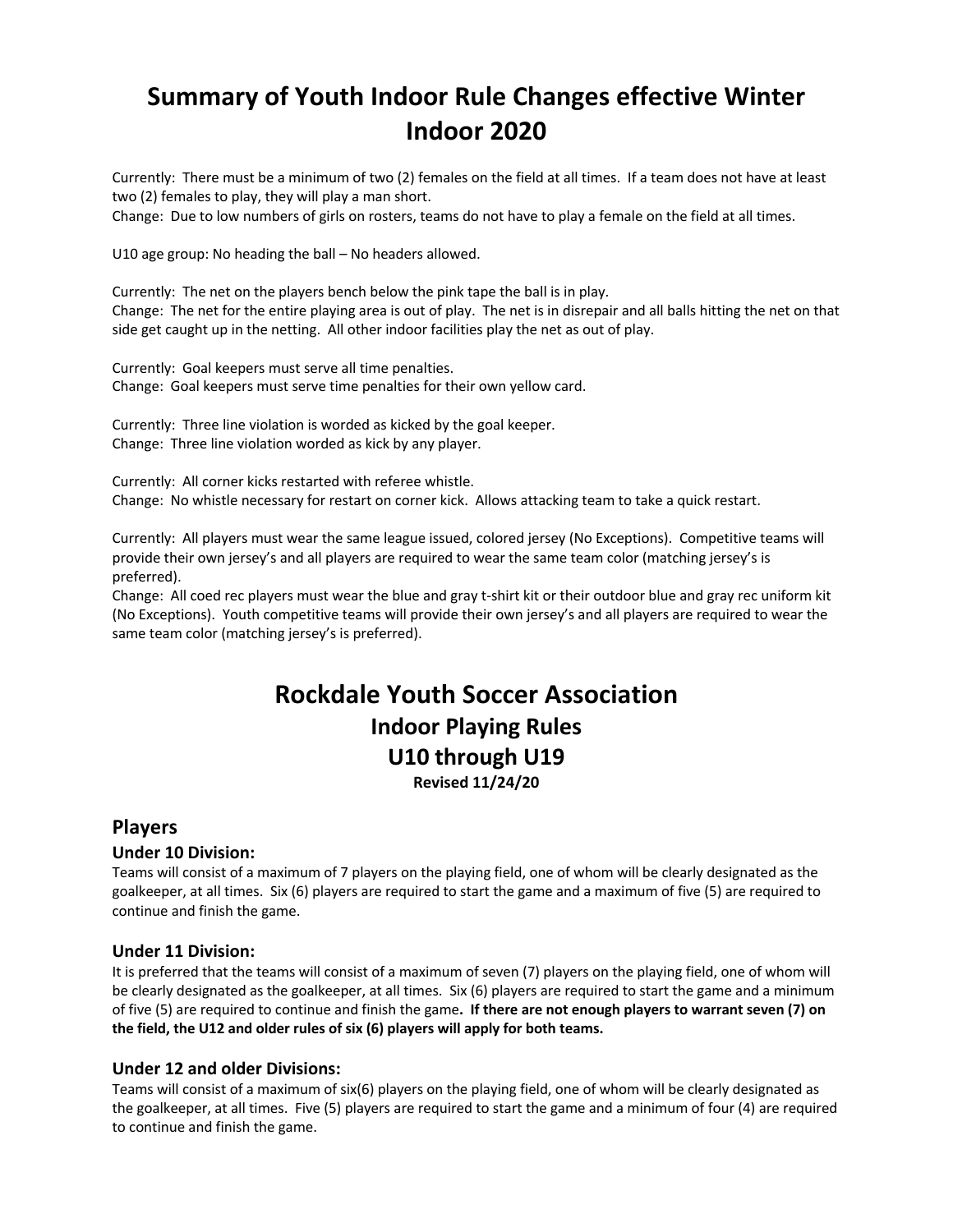#### **All coed Divisions:**

In the youth divisions all coed players shall play at least one-half of the game.

#### **Substitutions:**

Substitution is free and may be done while play is in progress, including goalkeeper substitution. There will be no guaranteed substitution times (except for goalkeepers at an appropriate stoppage in play) and no timeouts allowed. All players must enter and leave the field through their own team gates. Going over the wall is a two (2) minute penalty. The exiting player must be within the dash line and two (2) steps of the gate before the substitution may come on the field. The player gate must be closed except when substitution is in progress. When play is in front of a team's gate, an open gate is a two (2) minute penalty. An unattended open team gate is a two (2) minute penalty.

## **Game Card:**

A completed game card must be submitted to the referee prior to each match. Game card must include the team name, coach or captain's name, players names, date and time of game.

#### **Check In Procedure:**

Team rosters-Each team will submit a final roster to RYSA. The rosters will be kept by the referees in the scorer's box. Referees or Board Member on Duty will check the teams in five minutes before the game is scheduled to start. The referee or board member will verify each player against the roster and photo id before each game. If a player is not on the roster they will not be allowed on the field.

All teams in the competitive division and teams in the U16 and above coed division will be required to submit photo rosters.

If a team plays a non-rostered player they will forfeit the game. Any coach that plays an unregistered player will be suspended for the remainder of the season and must appear before the Disciplinary and Protest Committee.

All coaches in the U16 and above divisions must be at least 21 years of age. A coach must be present with the team at all times during the match.

#### **Equipment:**

All coed rec players must wear the blue and gray t-shirt kit or their outdoor blue and gray rec uniform kit (No Exceptions). Youth competitive teams will provide their own jerseys and all players are required to wear the same team color (matching jerseys is preferred).

**NO CLEATS**, Turf or tennis shoes ONLY for all age groups.

#### **Start of Play:**

There will be a five (5) minute grace period. The clock will start and after 5 minutes if a team still doesn't have enough to play then they will forfeit the game. If a game is forfeit, designated players may use the floor for the scheduled time period. Coaches and/or captains are responsible for team conduct on the floor.

A Kickoff from the center mark starts play at the beginning of each half and after every goal. The ball does not have to be played forward. A player who starts play may not play the ball again until it touches another player. A goal may be scored directly from the kickoff.

#### **Duration of Play:**

A match will consist of two  $(2)$  – 25 minute halves.

#### **Direct and Indirect Kicks:**

On the Large Floor, all restarts are direct.

#### **Ball In and Out of Play:**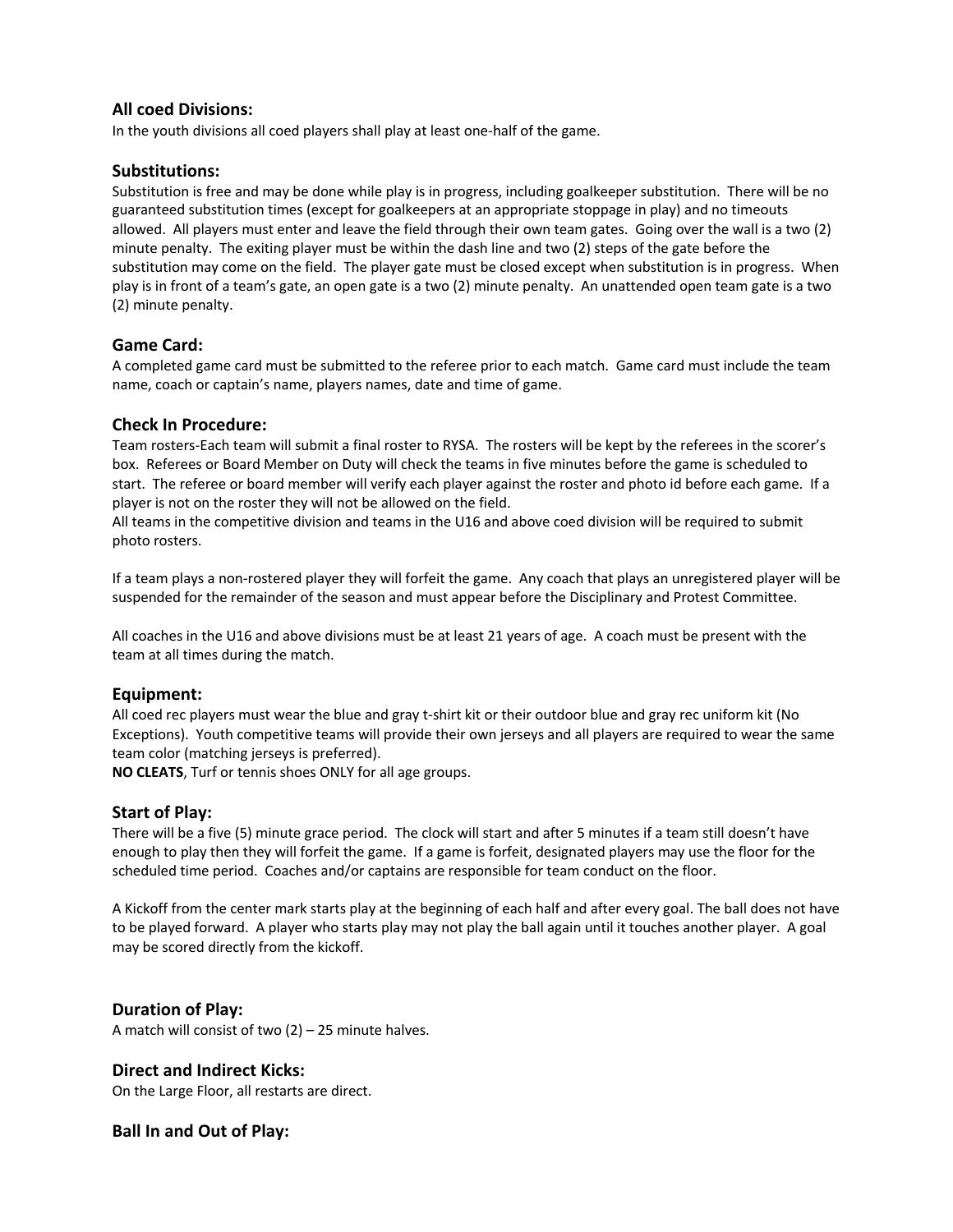If the ball is played into the top net between the two red lines, the opposing team will take a free kick "straight down" from where the ball hit the net. If the ball is played into the top net inside either red line, the opposing team will take a free kick from the nearest red line. If the ball hits anywhere on the side netting, the opposing team will take a free kick from the white dashed line at that point. If the ball hits the end net, the opposing team will take a goal kick or corner kick, as appropriate.

#### **Three Line Violation:**

Large Field: a ball kicked or thrown over three lines by any player without touching anything between the red lines will result in a free kick by the opponent from the first red line that it crossed.

#### **Scoring:**

U10 – U19: In these age groups any goal scored by any player regardless of gender will count as 1 point.

U10 – U19: In the spirit of sportsmanship, the score board will reflect no more than a seven (7) goal differential.

#### **No Slide Tackling – NO Exceptions:**

No slide tackling – leaving both feet in a sliding, horizontal motion – NO Exceptions. The result is a two (2) minute penalty. The only player that is allowed to slide is the goalkeeper in order to make a save while inside the penalty box. The referees in charge of the match will make the determination on whether a play constitutes a slide tackle, and the referees ruling is final. **An accidental slide by a player will be considered by the referee and if the referee feels that it is dangerous he will call it as such.**

#### **U10 - No Heading the Ball – No headers allowed.**

#### **Absolutely No Spitting:**

Spitting is not permitted anywhere in the facility. Spitting on the field or anywhere in the player boxes will result in a red card offense and ejection from the game. This is an indoor facility, if you must spit, use the trash cans.

#### **Penalties:**

Team, Player and Unsportsmanlike conduct time penalties shall be indicated by the referee showing a Blue Card. Cautionable time penalties shall be indicated by a Yellow Card. Penalty for ejection shall be indicated by a Red Card.

**Team Time Penalties**: a team penalty is a Blue card offense and results in a two (2) minute penalty. The referee issues a team penalty to be served by a player designated by the coach/captain for any of the following violations by a team or unidentified person affiliated with that team:

- Illegal substitutions
- Leaving the bench to join a confrontation with players or referees out on the playing field.
- Situations in which players congregate around the referee in order to dissent against or dispute decisions made by the referee.
- Bench misconduct, this shall be defined as physical or verbal abuse of the referee or players when the offender is not identifiable.
- Other: Unsporting behavior which, in the referees' discretion, does not warrant another category of penalty.
- Every sixth foul committed by a team in one half. **Fouls which warrant a time penalty do not count toward the six (6) foul total.**

**Blue Card Offenses**: Unless otherwise provided below, the referee issues a Blue Card for the following:

- Deliberate handball by a field player or goalkeeper outside their penalty area.
- Goalkeeper endangerment.
- Unintentional boarding or driving of a player into the boards.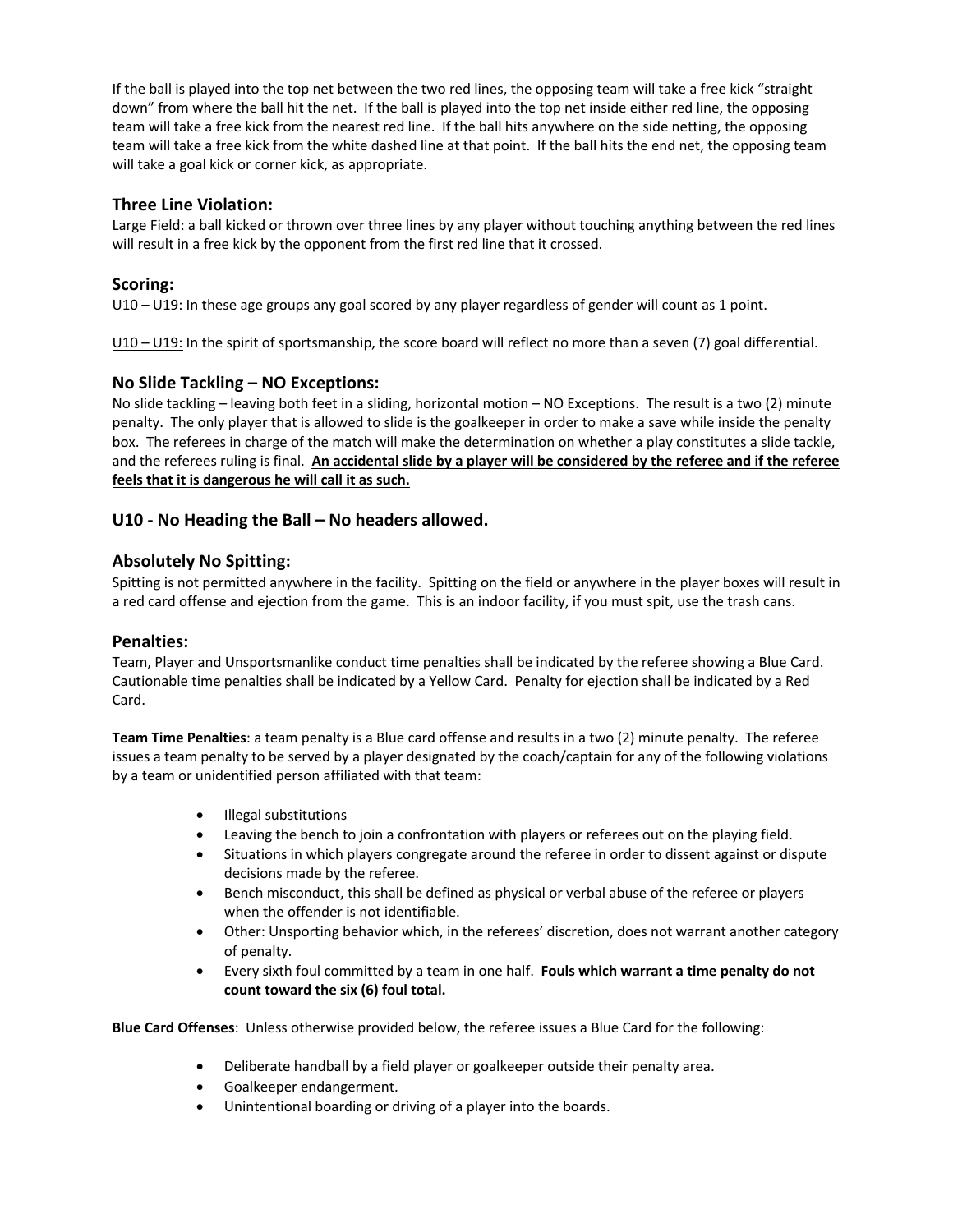- Persistent fouls, a player committing four (4) fouls in one half will be given a two (2) minute penalty on the  $4<sup>th</sup>$  foul and will be given a two (2) minute penalty for each foul thereafter through the rest of the half of play. Each half will start a new foul count.
- The use of foul language. Subsequent offense will result in ejection.
- Visible or Verbal dissent.
- A foul committed by a defender in his own penalty area. A shoot out will be given as well.
- Team Violations.

Blue card offenses result in a two (2) minute penalty. Player serving penalty may re-enter the field after the expiration of 2 minutes or a goal is scored by the opposing team, whichever occurs first.

**Cautionable Offenses:** The referee issues a Yellow Card for reckless fouls, dissent to the game officials and offenses described in the FIFA Laws of the Game.

- Second Blue Card.
- Taunting which is intended to embarrass, ridicule or demean others.
- Unsporting behavior by any non player bench personnel.
- Provoking altercation, making physical contact with an opponent (e.g. pushing or poking), short of fighting or using the ball in so doing.
- Intentionally driving a player into the boards.
- Flagrant fouls as listed below.

Yellow card offenses result in a two (2) minute penalty to be served in its entirety. The player serving the penalty may re-enter the field after serving the entire two minutes.

**Ejectionable Offenses:** A person receives a red card for fouls and offenses described in the FIFA Laws of the Game, which the referee considers violent or use of excessive force, and for:

- Third Blue Card, second Yellow Card, or Third overall card. (3 card limit)
- Elbowing intentionally, elbowing an opponent above the shoulder.
- Vicious slide tackling, a tackle from the side or from behind directly into one or both legs of an opponent, seriously endangering them.
- Violent conduct or serious foul play.
- Leaving team bench or penalty area to engage in a fracas or confrontation with the opposition or a game official.
- Extreme unsporting behavior, committing particularly despicable behavior, including:
- Spitting at an opponent or any other person.
- Persistent use of extremely abusive language or behavior towards a game official.
- Bodily contact with a game official in dissent.

Red card offenses result in the offending player ejected from the game and another player from his or her team serving a 5 minute penalty. The player serving penalty may re-enter the field after serving the entire 5 minutes.

If a player is issued a Blue, Yellow or Red card then that team will play down a player until the penalty time is served base on the color of the card.

#### **Goalkeepers:**

A team must have a keeper on the field at all times.

The goalkeeper (including adult divisions) will be penalized for handling the ball intentionally passed to him from the feet of a teammate in line with FIFA rules. The keeper may not dribble the ball into his box and then use his hands. The keeper may use his hands on a ball received from the head of a teammate.

The goalkeeper has 5 seconds to put the ball into play or 10 seconds if it is dribbled outside of the box. The goalkeeper may take unlimited steps inside the box.